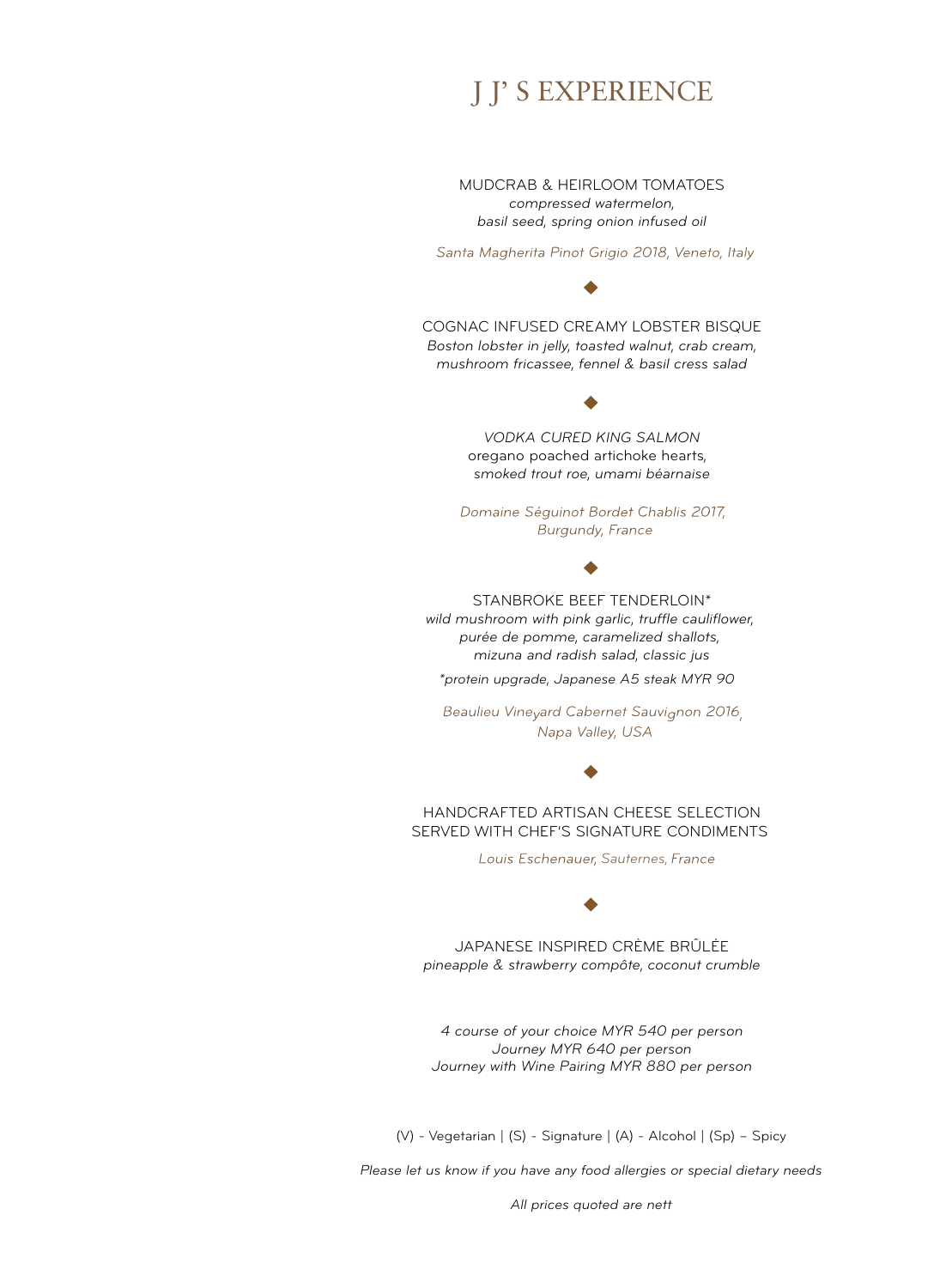## CAROLINE'S JOURNEY *VEGETARIAN*

*kabocha squashes, pine nuts, black truffle crust cannellini bean croquettes, tofu emulsion* CARPACCIO OF SALT-BAKED BEETROOT



*tomatoes crudo,heirloom carrots, soy and lime, nori crisp, white truffle ice cream & beurre blanc* TRUFFLED PURPLE CARROT STEAK (V)

*chantilly with vintage Bora Bora Tahitian vanilla, lavender gel, strawberries confit marinated with lime, strawberry sorbet* WILD STRAWBERRIES & TAHITIAN VANILLA

*MYR 420 per person*

(V) - Vegetarian | (S) - Signature | (A) - Alcohol | (Sp) – Spicy

*Please let us know if you have any food allergies or special dietary needs*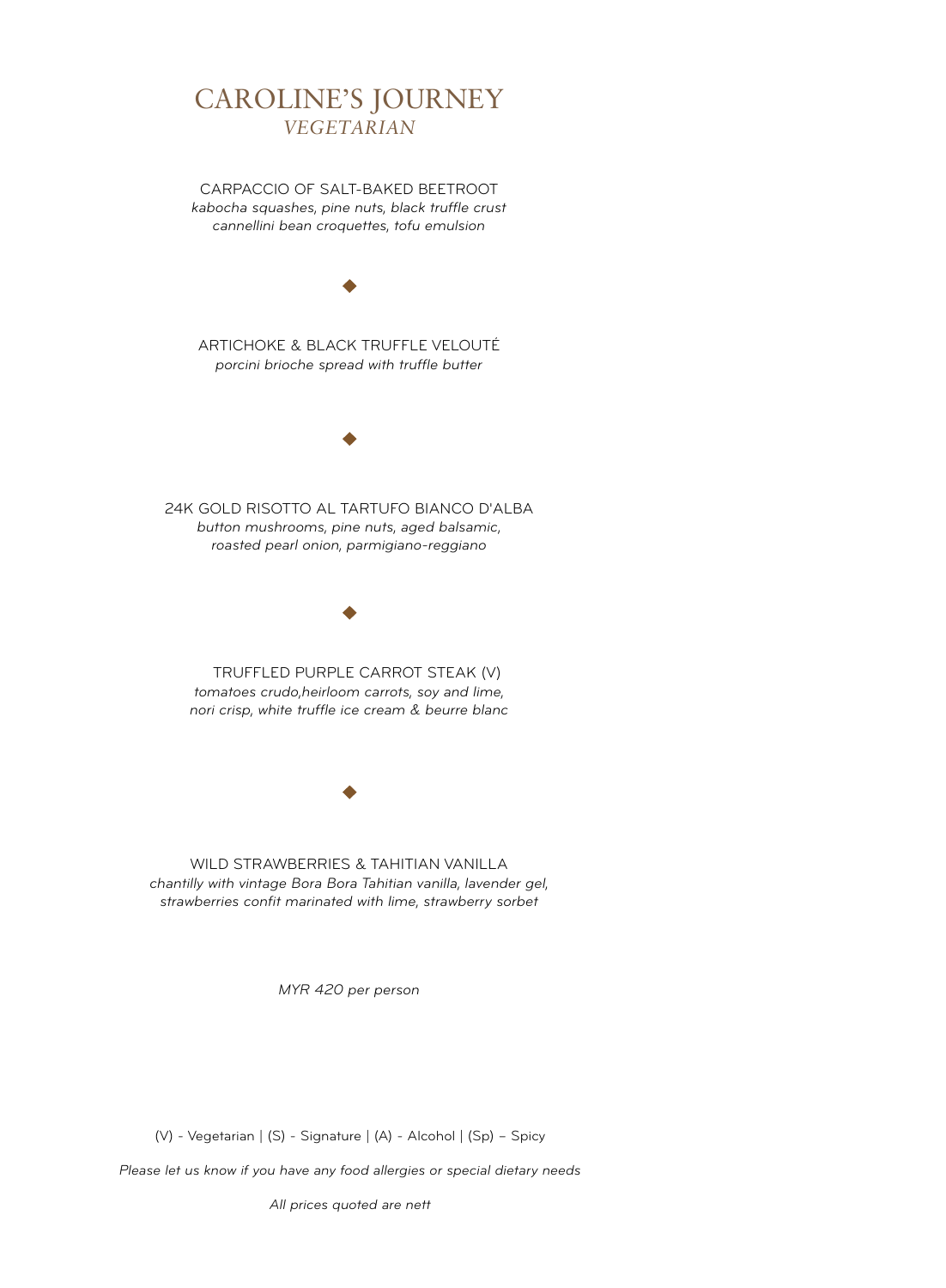### **HAUTE OCEAN**

| KALUGA QUEEN DARK CAVIAR<br>30g served with traditional condiments                                                                                         | <b>MYR 600</b>                 |
|------------------------------------------------------------------------------------------------------------------------------------------------------------|--------------------------------|
| HALF DOZEN LOCH FYNE SCOTTISH ROCK OYSTERS<br>mignonette sauce, bloody mary ice flakes                                                                     | <b>MYR 190</b>                 |
| OUR SOMMELIER'S RECOMMENDATION<br>Taittinger Brut Reserve NV Champagne<br>Taittinger Brut Prestige Rose                                                    | <b>MYR 90</b><br><b>MYR 95</b> |
| <b>COLD</b>                                                                                                                                                |                                |
| <b>MUDCRAB &amp; HEIRLOOM TOMATOES</b><br>compressed watermelon, basil seed,<br>spring onion infused oil                                                   | <b>MYR 110</b>                 |
| DRY-AGED A5 MIYAZAKI BEEF<br>tataki sliced as sashimi, truffle dressing, seaweed sea salt,<br>roasted kabocha squash, white onion crème, hydroponic greens | <b>MYR 230</b>                 |
| ANDAMAN SEA PRAWN SALAD<br>handpicked honey pomelo, pickled mushroom,<br>avocado, radish salad, Greek yogurt & lime dressing                               | <b>MYR 130</b>                 |
| <b>BOSTON LOBSTER &amp; KALUGA CAVIAR</b><br>heirloom baby carrots, English cucumber<br>confit of grapes, sherry lobster jus                               | <b>MYR 190</b>                 |
| CARPACCIO OF SALT-BAKED BEETROOT (V)<br>kabocha squash, pine nuts, black truffle crust<br>cannellini bean croquettes, tofu emulsion                        | <b>MYR 80</b>                  |

(V) - Vegetarian | (S) - Signature | (A) - Alcohol | (Sp) – Spicy

*Please let us know if you have any food allergies or special dietary needs*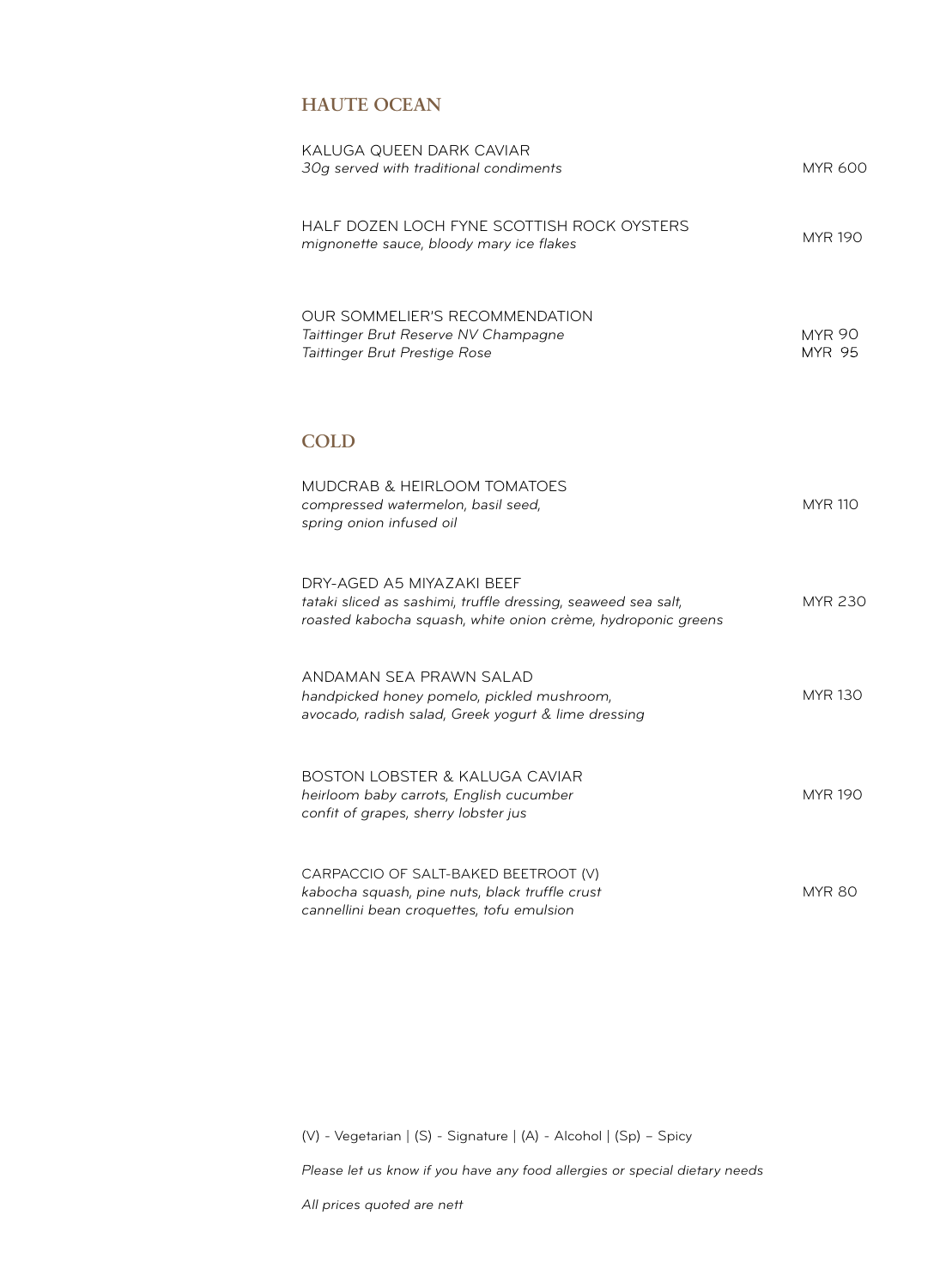### **SOUP**

| SMOKED WAGYU CARPACCIO & OXTAIL CONSOMMÉ<br>braised leek hearts, cherry tomatoes,<br>sorrel leaves, ginger flowers                             | <b>MYR 70</b>  |
|------------------------------------------------------------------------------------------------------------------------------------------------|----------------|
| COGNAC INFUSED CREAMY LOBSTER BISQUE<br>Boston lobster in jelly, toasted walnut, crab cream,<br>mushroom fricassee, fennel & basil cress salad | <b>MYR 110</b> |
| ARTICHOKE & BLACK TRUFFLE VELOUTÉ<br>porcini brioche spread with truffle butter                                                                | MYR            |

## **ENTRÉE**

| <b>HOKKAIDO SCALLOP</b><br>sweet corn polenta & blue swimmer crab,<br>roasted sweet palermo, green curry pesto, coriander salad              | <b>MYR 95</b>  |
|----------------------------------------------------------------------------------------------------------------------------------------------|----------------|
| <b>VODKA CURED KING SALMON</b><br>oregano poached artichoke hearts, smoked trout roe,<br>umami béarnaise                                     | <b>MYR 115</b> |
| ROBATA-GRILLED ROMAINE LETTUCE (V)<br>caper berries, parmigiano-reggiano cheese,<br>shallot rings, walnut cream                              | <b>MYR 75</b>  |
| ALBA SCENTED SMOKED DUCK BREAST<br>white truffle almond milk, quinoa, broiled king oyster,<br>quail egg, macadamia snow, sesame soy dressing | <b>MYR 125</b> |
| <b>BONITO BOUILLON POACHED FOIE GRAS</b><br>creamy spinach risoni, pickled shitake, squid ink crackers                                       | MYR 125        |

(V) - Vegetarian | (S) - Signature | (A) - Alcohol | (Sp) – Spicy

*Please let us know if you have any food allergies or special dietary needs*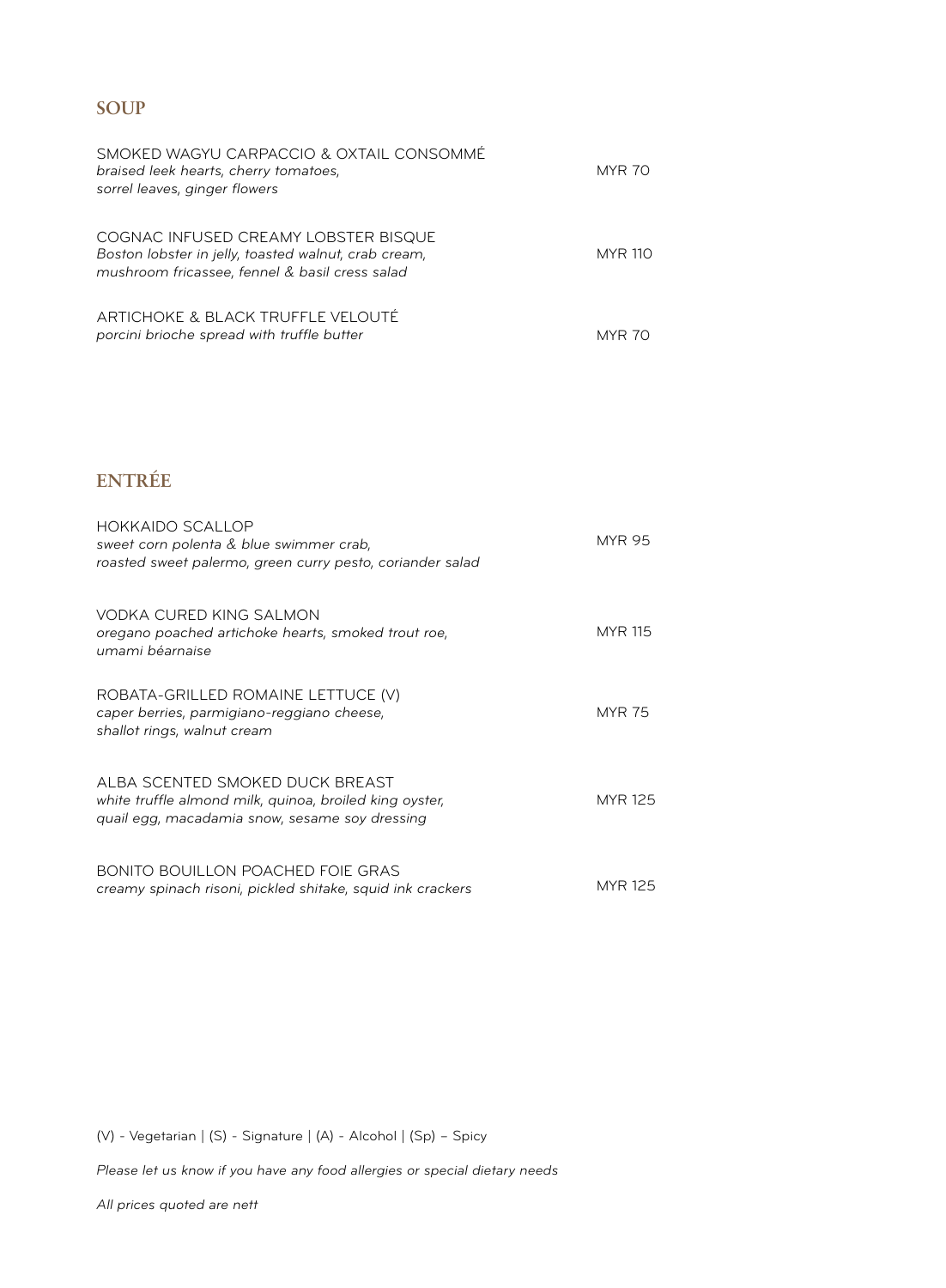#### **FROM THE SEA**

| PAN-ROASTED MISO MARINATED FRENCH SEABASS<br>English peas, mizuna, potato fondant,<br>braised artichoke hearts, caviar beurre blanc                                      | <b>MYR 168</b> |
|--------------------------------------------------------------------------------------------------------------------------------------------------------------------------|----------------|
| ANDAMAN SNAPPER & AUSTRALIAN BLACK MUSSELS<br>snapper meunière in fennel butter, pommery mustard sorbet,<br>crystal ice plant, kaffir lime & coriander buffalo milk mayo | <b>MYR 165</b> |
| PATAGONIAN TOOTHFISH & PANKO BACALHAU<br>crustacean asam pedas risotto, crushed nuts,<br>snow peas, haricot vert                                                         | <b>MYR 185</b> |
| <b>BOSTON LOBSTER RISOTTO</b><br>scallops, red snapper, blue mussels, okra, chili padi, coriander                                                                        | <b>MYR 285</b> |
| SESAME SOY BLACK COD<br>cabbage roll, asparagus, roasted rice infused oolong tea                                                                                         | <b>MYR 185</b> |

### **FROM THE LAND**

| CHIMICHURRI STYLE ORGANIC CHICKEN BREAST<br>buffalo milk poached garlic, Punjabi-style braised chickpea,<br>heirloom carrot salad, black truffle jus                                                         | <b>MYR 150</b> |
|--------------------------------------------------------------------------------------------------------------------------------------------------------------------------------------------------------------|----------------|
| NEW ZEALAND LAMB STRIPLOIN<br>buttered black kale, caramelized butternut squash,<br>hazelnut crème, pomegranate, pink peppercorn jus                                                                         | MYR 220        |
| STANBROKE BEEF TENDERLOIN*<br>wild mushroom with pink garlic, truffle cauliflower, purée de pomme,<br>caramelized shallot, mizuna & radish salad, classic jus<br>*protein upgrade, Japanese A5 steak MYR 150 | MYR 280        |
| TRUFFLED BEETROOT CARROT STEAK (V)<br>tomatoes crudo, heirloom carrot soy and lime,<br>nori crisp, white truffle ice cream & beurre blanc                                                                    | <b>MYR 120</b> |

(V) - Vegetarian | (S) - Signature | (A) - Alcohol | (Sp) – Spicy

*Please let us know if you have any food allergies or special dietary needs*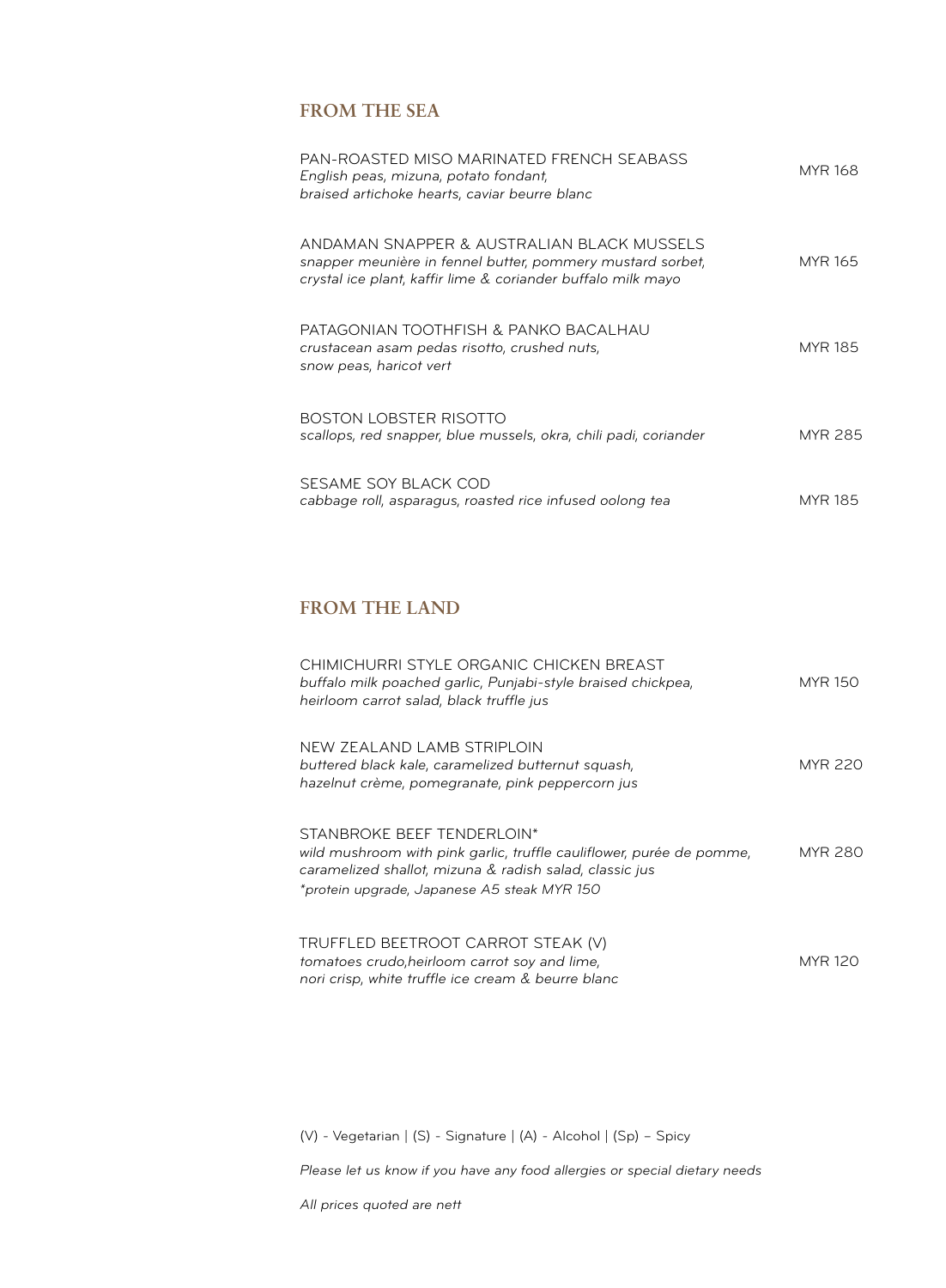#### **SELECTION OF HANDCRAFTED ARTISAN CHEESE SELECTION**

| ALLOW US TO PRESENT AND DESCRIBE THE FINEST HANDCRAFTED |  |
|---------------------------------------------------------|--|
| ARTISAN CHEESE                                          |  |

*served with truffle honey, rosemary lavosh, sourdough*

MYR 100

#### **DESSERT**

| <b>TEXTURES OF CITRUS</b><br>lemon pound cake, raspberry marmalade, lime curd,<br>tangy yogurt crème sauce flavored with ginger<br>bloody orange mascarpone ice cream, | <b>MYR 55</b> |
|------------------------------------------------------------------------------------------------------------------------------------------------------------------------|---------------|
| JAPANESE INSPIRED CRÈME BRÛLÉE<br>pineapple & strawberry compôte & coconut crumble                                                                                     | <b>MYR 55</b> |
| DECONSTRUCTED BLACK FOREST (A)<br>morello cherry compote, Chantilly au chocolat noire,<br>dark chocolate génoise, Kirsch ice cream                                     | <b>MYR 55</b> |
| WILD STRAWBERRIES & TAHITIAN VANILLA<br>chantilly with vintage Bora Bora Tahitian vanilla, lavender gel,<br>strawberries confit marinated with lime, strawberry sorbet | <b>MYR 55</b> |
| <b>WEISS 70% ACARIGUA CHOCOLATE</b><br>creamy & rich ganache, sea salt, cocoa tuile,<br>extra virgin olive oil, cinnamon coffee sauce                                  | <b>MYR 55</b> |

(V) - Vegetarian | (S) - Signature | (A) - Alcohol | (Sp) – Spicy

*Please let us know if you have any food allergies or special dietary needs*